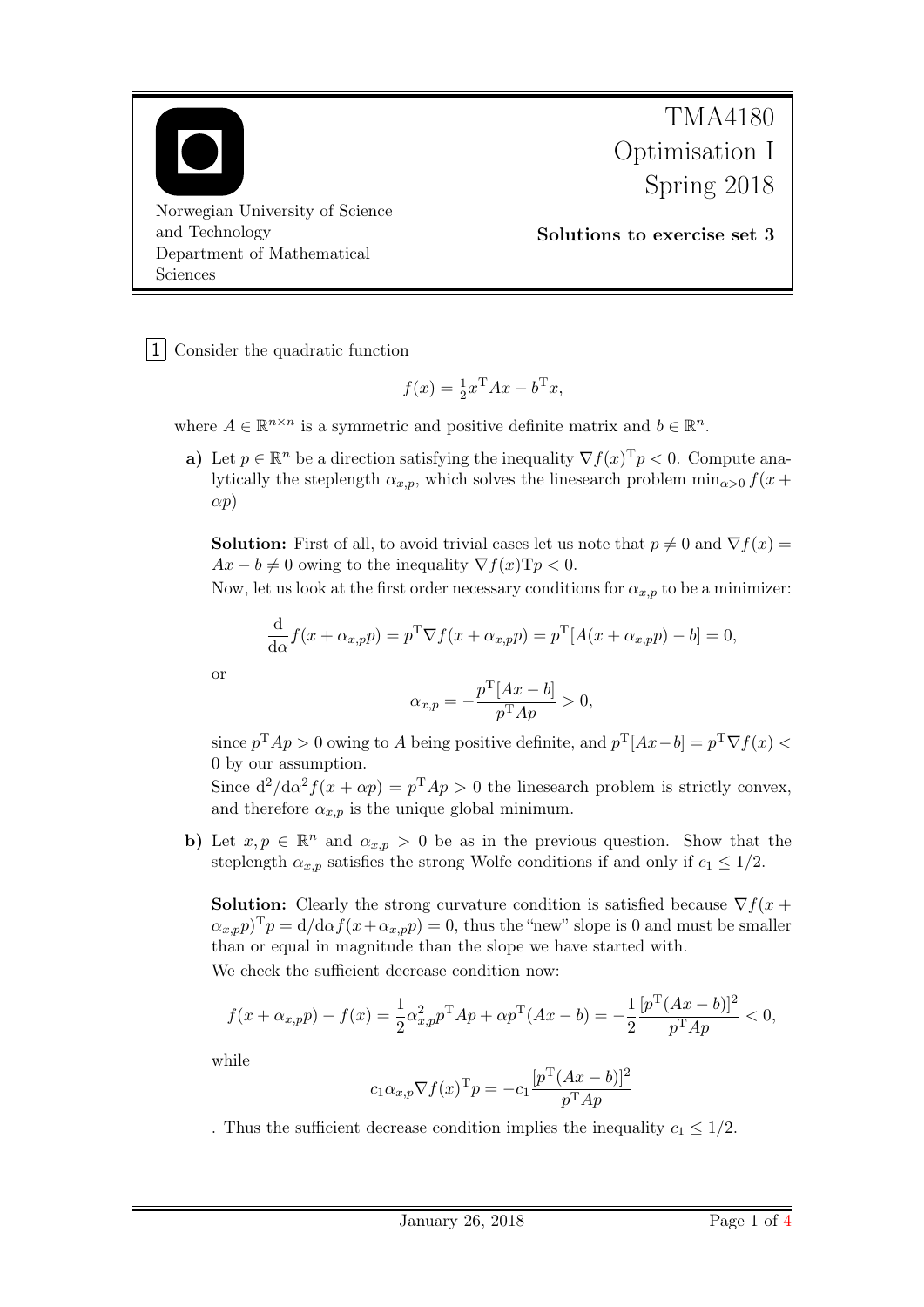c) Let  $A = QAQ^T$  be the eigenvalue decomposition of A, where A is a diagonal matrix with eigenvalues on the diagonal, and columns of Q are the orthonormal eigenvectors of A. In particular,  $Q^T Q = I$ , where  $I \in \mathbb{R}^{n \times n}$  is the identity matrix.

Show that applying the steepest descent method with exact linesearch to the problem  $\min_{x \in \mathbb{R}^n} 0.5x^{\mathrm{T}} A x - b^{\mathrm{T}} x$  is equivalent to applying the steepest descent method with exact linesearch to  $\min_{y \in \mathbb{R}^n} 0.5y^{\mathrm{T}} \Lambda y$ , in the following sense: if  $x_0 = Qy_0 + A^{-1}b$  then the iterates generated by the two methods satisfy the same relation,  $x_k = Qy_k + A^{-1}b, k \ge 1$ .

In this sense, the behaviour of the steepest descent method is insensitive with respect to translation or orthogonal transformation of coordinates.

**Solution:** Assume that  $x_k = Qy_k + A^{-1}b$ ,  $k \ge 0$ , and let us establish the same relation after one step of steepest descent.

On the "x"-side we have

$$
x_{k+1} = x_k - \alpha_{x_k, -\nabla f(x_k)} \nabla f(x_k) = x_k - \frac{(Ax_k - b)^{\mathrm{T}}(Ax_k - b)}{(Ax_k - b)^{\mathrm{T}}A(Ax_k - b)} (Ax_k - b).
$$

We substitute now  $x_k = Qy_k + A^{-1}b$ , which in particular means that  $Ax_k - b =$  $AQy_k = QAy_k$ , to get the equality

$$
x_{k+1} = Qy_k + A^{-1}b - \frac{y_k^T A^T Q^T Q A y_k}{y_k^T A^T Q^T Q A Q^T Q A y_k}
$$
  
= 
$$
Q \left[ y_k - \frac{y_k^T A^2 y_k}{y_k^T A^3 y_k} A y_k \right] + A^{-1}b.
$$

Similarly, on the " $y$ " side we can write:

$$
y_{k+1} = y_k - \alpha_{y_k, -\Lambda y_k} \Lambda y_k = y_k - \frac{[\Lambda y_k]^{\mathrm{T}} \Lambda y_k}{[\Lambda y_k]^{\mathrm{T}} \Lambda \Lambda y_k} \Lambda y_k = y_k - \frac{y_k^{\mathrm{T}} \Lambda^2 y_k}{y_k^{\mathrm{T}} \Lambda^3 y_k} \Lambda y_k,
$$

where we have used the fact that  $\nabla_y[0.5y^T A y] = Ay$ . In view of the two equalities above, the proof is complete.

2 Let f be twice continuously differentiable in a vicinity of  $x_0 \in \mathbb{R}^n$ . Assume that  $\nabla^2 f(x_0)$  is positive definite and consider the Newton's direction  $p_x = -[\nabla^2 f(x_0)]^{-1} \nabla f(x_0)$ together with the unit Newton's step  $x_1 = x_0 + p_x$ .

Let us now perform an affine transformation (translation, rotation, and scaling) of coordinates  $x = By + c$ , where  $B \in \mathbb{R}^{n \times n}$  is a non-singular matrix (not necessarily orthogonal), and  $c \in \mathbb{R}^n$  is some vector. Demonstrate that Newton's method is insensitive with respect to such transformations: that is, if  $g(y) = f(By + c) = f(x)$ ,  $x_0 = By_0 + c$ , and finally  $y_1 = y_0 - [\nabla^2 g(y_0)]^{-1} \nabla g(y_0)$  then  $x_1 = By_1 + c$ .

## Solution:

$$
\frac{\partial g}{\partial y_i}(y) = \sum_{k=1}^n \frac{\partial f}{\partial x_k}(By + c) \frac{\partial x_k}{\partial y_i} = \sum_{k=1}^n \frac{\partial f}{\partial x_k}(By + c)B_{ki},
$$

$$
\frac{\partial^2 g}{\partial y_i \partial y_j}(y) = \frac{\partial}{\partial y_j} \sum_{k=1}^n \frac{\partial f}{\partial x_k}(By + c)B_{ki} = \sum_{k=1}^n \sum_{\ell=1}^n \frac{\partial^2 f}{\partial x_k \partial x_\ell}(By + c)B_{ki}B_{\ell j},
$$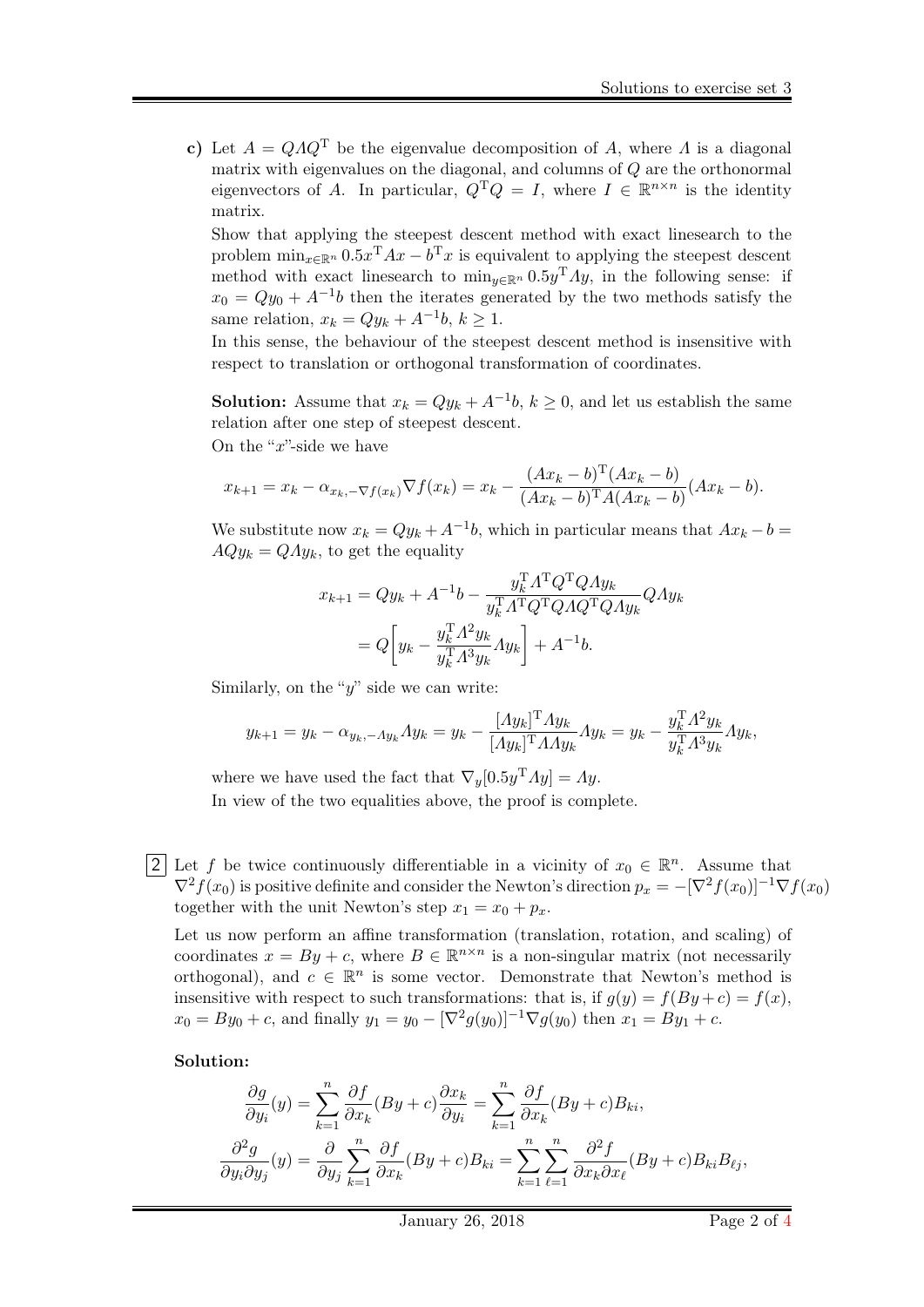and therefore

$$
\nabla_y g(y) = B^{\mathrm{T}} \nabla_x f(By + c)
$$
  

$$
\nabla_y^2 g(y) = B^{\mathrm{T}} \nabla_x^2 f(By + c)B.
$$

As a result

$$
y_1 = y_0 - [B^T \nabla_x^2 f (By + c) B]^{-1} B^T \nabla_x f (By + c)
$$
  
\n
$$
= y_0 - B^{-1} [\nabla_x^2 f (By + c)]^{-1} B^{-T} B^T \nabla_x f (By + c)
$$
  
\n
$$
= y_0 - B^{-1} [\nabla_x^2 f (By + c)]^{-1} \nabla_x f (By + c),
$$
  
\n
$$
x_1 = x_0 - [\nabla_x^2 f (x_0)]^{-1} \nabla_x f (x_0)
$$
  
\n
$$
= B \{ y_0 - B^{-1} [\nabla_x^2 f (By_0 + c)]^{-1} \nabla_x f (By_0 + c) \} + c = By_1 + c.
$$

3 Let  $A \in \mathbb{R}^{n \times n}$  be an SPD matrix with the eigenvalue decomposition  $A = QAQ^T$ , and let  $b \in \mathbb{R}^n$  be an arbitrary vector. We put  $x^* = A^{-1}b$  to be the optimal solution of the quadratic unconstrained minimization problem  $\min_{x \in \mathbb{R}^n} 0.5x^{\mathrm{T}} Ax - b^{\mathrm{T}} x$ . Suppose that the eigenvaluse of A are sorted as  $0 < \lambda_1 \leq \lambda_2 \leq \cdots \leq \lambda_n$ . During the lecture we have discussed that for starting point of the type  $x_0 = x^* + \lambda_1^{-1} q_1 + \lambda_2^{-1} q_n$ , where  $q_i$  are orthonormal eigenvectors of  $A$  (columns of  $Q$ ) corresponding to eigenvalues  $\lambda_i$ , the steepest descent method with exact linesearch for this problem generates iterates satisfying

$$
||x_k - x^*|| = \left(\frac{\lambda_n - \lambda_1}{\lambda_n + \lambda_1}\right)^k ||x_0 - x^*||,
$$

which converges to zero linearly, and arbitrarily slowly for large condition numbers cond(A) =  $\lambda_n/\lambda_1$ . Approximately, the number of iterations needed to achieve some prescribed tolerance scales proportionally to the condition number of A.

a) Implement the steepest descent method with exact linesearch for this problem and verify the estimate above numerically.

Hint: one can generate random positive definite matrices for example as follows:

```
import numpy as np
N = 10\# generate NxN random matrix
X = np.random.random(N, N)\# generate NxN orthogonal matrix from it
Q = np. linalg. qr (X) [0]
\# generate some random eigenvalues between lam min and lam max
lam min = 1.0
lam max = 100.0lmbda = lam_min + (lam_max–lam_min)∗np . s o r t ( np . random . rand (N) )
\text{lmbda} [0] = \text{lam} min
lmbda[−1]=lam_max
Lambda = np \cdot diag (lmbda)A = np \cdot \text{matmul}(Q, np \cdot \text{matmul}(\text{Lambda}, Q.T))# random vector
b = np.random.random(N)\# A^{\wedge} \{-1\}b
xstar = np. linalg. solve (A, b)
```